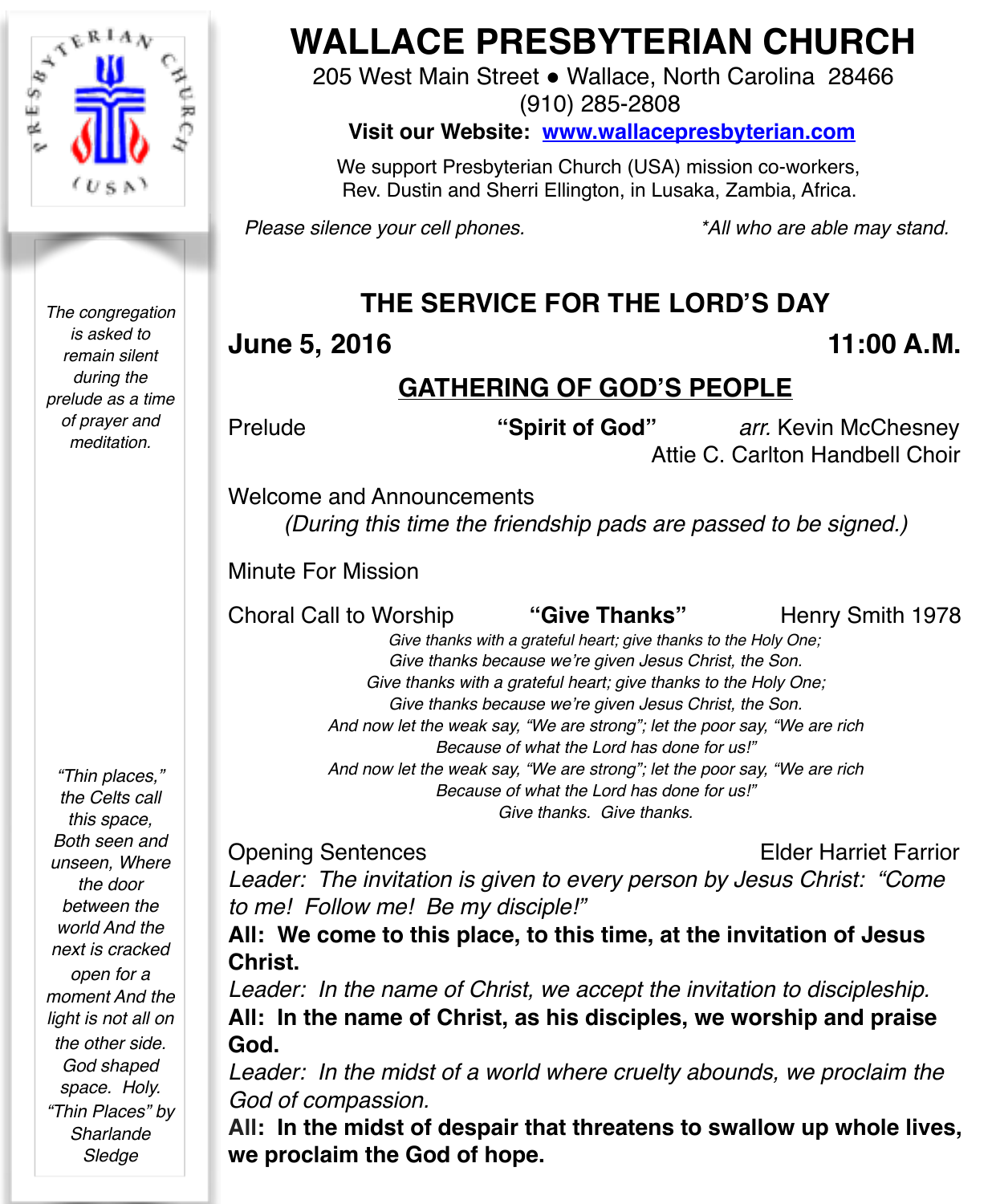*Leader: In the midst of indifference and apathy, we proclaim the God of love.*

**All: Come, let us worship together, and share our witness of God's living presence in the world.**

\*Hymn #22 **"God of the Sparrow"** ROEDER

\*Responsive and Silent Prayer of Confession ! ! *Leader: Lord, in these moments when our minds wander,* **All: God, redirect our thoughts to you.**

*Leader: In this week as we walk your path and sometimes stumble,* **All: God, make your way clear.**

*Leader: In our communities where we have sometimes remained silent,* **All: God, open our lips to speak for justice.**

*Leader: In this world where there is much hurt, hurt that we sometimes cause,*

### **All: God, make us agents of healing.**

*Leader: In this time when there is much sorrow and grief,* **All: God, send us out to be ambassadors of hope and joy.** *Leader: In these moments of silence,* **All: God, hear our prayers:**

(A time for silent confession of sin)

\*Responsive Assurance of Pardon *(from Romans 10:10-13) Leader: Sisters and brothers, let us proclaim the Good News:*

#### **All: In Jesus Christ, we are forgiven!**

*Leader: Let us to out into the world as people made new by God.* **All: Alleluia! Amen.**

\*Gloria Patri Hymn #581 *Glory Be to the Father*

# **PROCLAIMING GOD'S WORD**

P.A.T.H. (Presbyterian Answer to Hunger) Offering Children's Sermon

Special Music **"I've Got the Joy!"** *arr.* Valerie W. Stephenson ! ! ! ! ! Attie C. Carlton Handbell Choir

### Prayer for Illumination

*Lord, open our hearts this morning to hear your words of compassion. Lord, help us truly to listen to you. Lord, open our spirits this morning to strengthen our faith. Help us, O Lord, to learn your lessons of compassion. Lord, keep our minds and spirits open to your life-changing words. Amen.*

*Here are the two best prayers I know: "Help me, help me, help me" and "Thank you, thank you, thank you."*

*Anne Lamott from Traveling Mercies: Some Thoughts on Faith*

*"Thou that hast given so much to me, Give one thing more, — a grateful heart . . . Not thankful when it pleaseth me, — As if Thy blessings had spare days, — But such a heart, whose pulse may be Thy praise."*

*From "Gratefulness" by George Hebert (1593-1633)*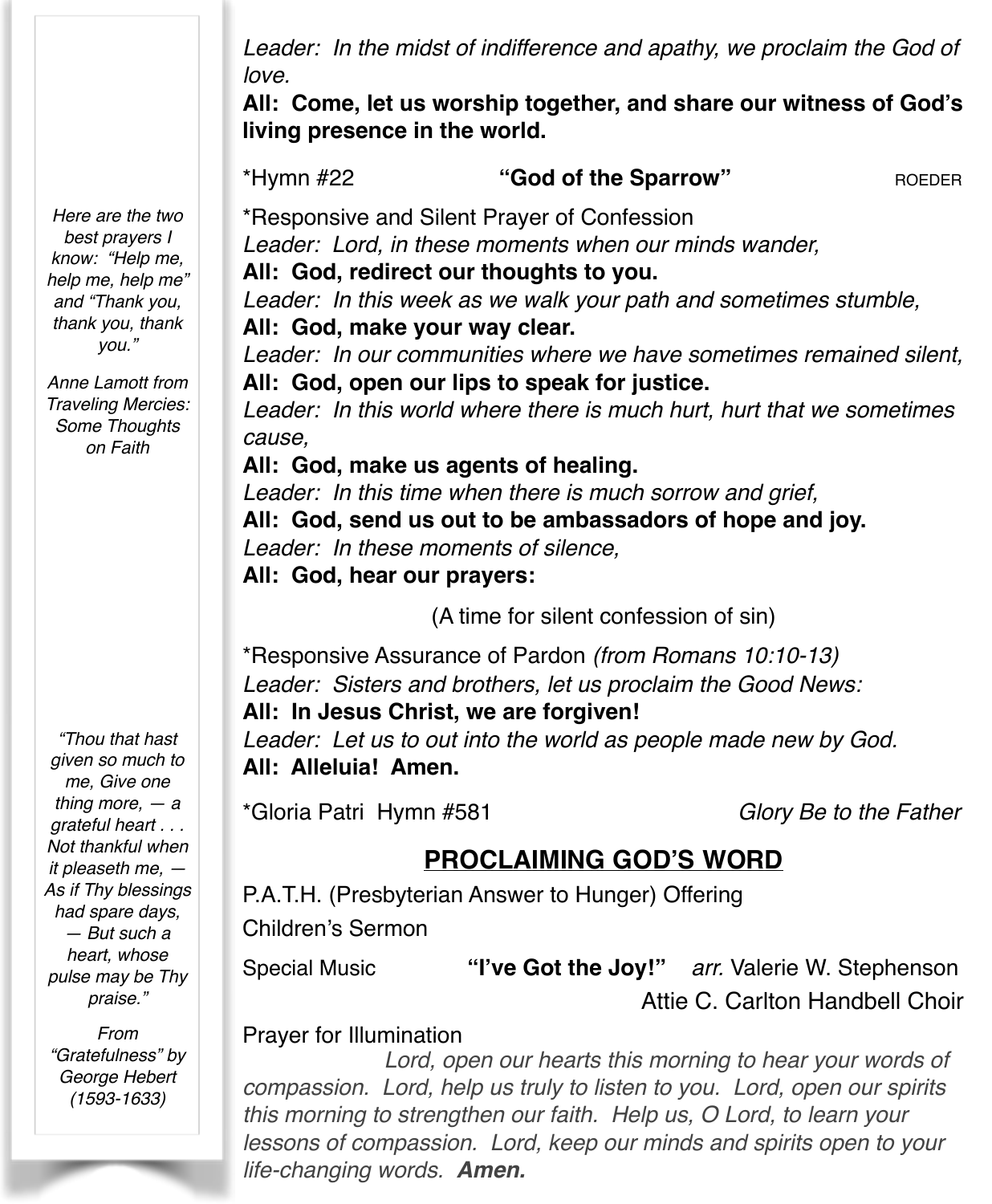Old Testament Lesson *2 Kings 5:1-19* Elder Harriet Farrior

+Page 293

\*Hymn #753 PRAYER OF ST. FRANCIS

### **"Make Me a Channel of Your Peace"**

Gospel Lesson *Luke 17:11-19* +Page 852

Sermon **On The Road with Jesus** Dr. Philip K. Gladden **"At The Border"** 

A Time for Reflection Pastoral Prayer with The Lord's Prayer

# **GIVING THANKS TO GOD**

Presentation of Tithes and Offerings

# Offertory Anthem **"Dear Lord and Father of Mankind"** Sam Pottle *O Sabbath rest by Galilee! O calm of hills above!*

 *Where Jesus knelt to share with thee the silence of eternity, interpreted by love. Dear Lord and Father of mankind, forgive our foolish ways. Reclothe us in our rightful mind; in purer love thy service find, in deeper reverence, praise. Drop thy still dews of quietness, till all our strivings cease; Take from our souls the strain and stress, and let our ordered lives confess the beauty of thy peace. Breathe through the heats of our desire thy coolness and thy balm; Let sense be dumb, let flesh retire; speak through the earthquake, wind, and fire, O still, small voice of calm. In simple trust like theirs who heard, beside the Syrian sea, The gracious calling of the Lord, let us, like them, without a word Rise up and follow thee. Amen*

\*Doxology and Prayer of Dedication *Praise God from whom all blessings flow; Praise Him all creatures here below; Praise Him above ye heavenly host; Praise Father, Son, and Holy Ghost. Amen.*

\*The Affirmation of Faith The Apostles' Creed

I believe in God the Father Almighty, Maker of heaven and earth, And in Jesus Christ his only Son our Lord; who was conceived by the Holy Ghost, born of the Virgin Mary, suffered under Pontius Pilate, was crucified, dead, and buried; he descended into hell; the third day he rose again from the dead; he ascended into heaven, and sitteth on the right hand of God the Father Almighty; from thence he shall come to judge the quick and the dead. I believe in the Holy Ghost, the holy catholic Church, the communion of saints, the forgiveness of sins, the resurrection of the body, and the life everlasting. **Amen.**

*When asked to describe the nature of true worship, Martin Luther said, "The tenth leper turning back."*

*"If the only prayer you said in your whole life was, 'thank you,' that would suffice."*

*Meister Eckhart (1260-1328 A.D.)*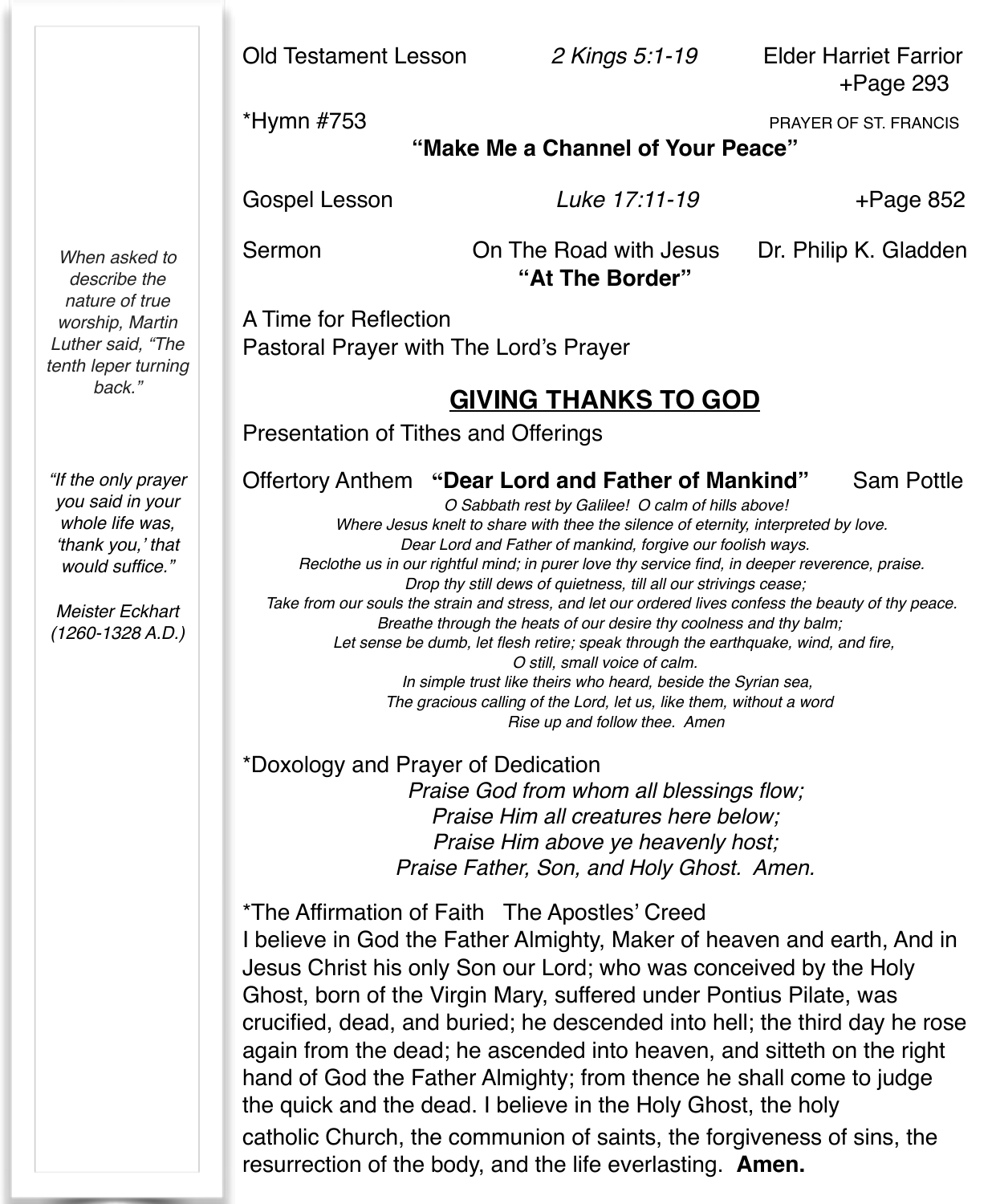*Although this hymn is often used on large and festive occasions, its first two stanzas had much humbler beginnings: they originated as a family table prayer during the Thirty Years' War (1618-1648).*

\*Hymn #643 **"Now Thank We All Our God"** NUN DANKET ALLE GOTT \*Benediction !! ! ! ! ! \*Choral Benediction **"Amen"** Leon Roberts, 1981 \*Postlude \*<sup>*All who are able may stand.* +*The page number in the pew Bible.*</sup>



**Preaching from the Gospel of Luke**

 As folks head out on the road for summer vacations, we will be "on the road with Jesus" in the Gospel of Luke. Jesus travels a lot in this gospel and meets many different people. When you're not on the road this summer, plan to be in worship and "on the road with Jesus."

# **SUNDAY!! ! TEXT**

June 5! ! ! Luke 17:11-19 June 12 **... ... ...** I uke 5:1-11 June 19! ! ! Luke 3:1-17, 21-22 June 26! ! ! Luke 6:1-11 July 3 **Guest Preacher** July 10! ! ! Luke 9:1-6, 10-17 July 17! ! ! Luke 9:51-62 July 24! ! ! Luke 10:38-42 July 31! ! ! Luke 14:25-35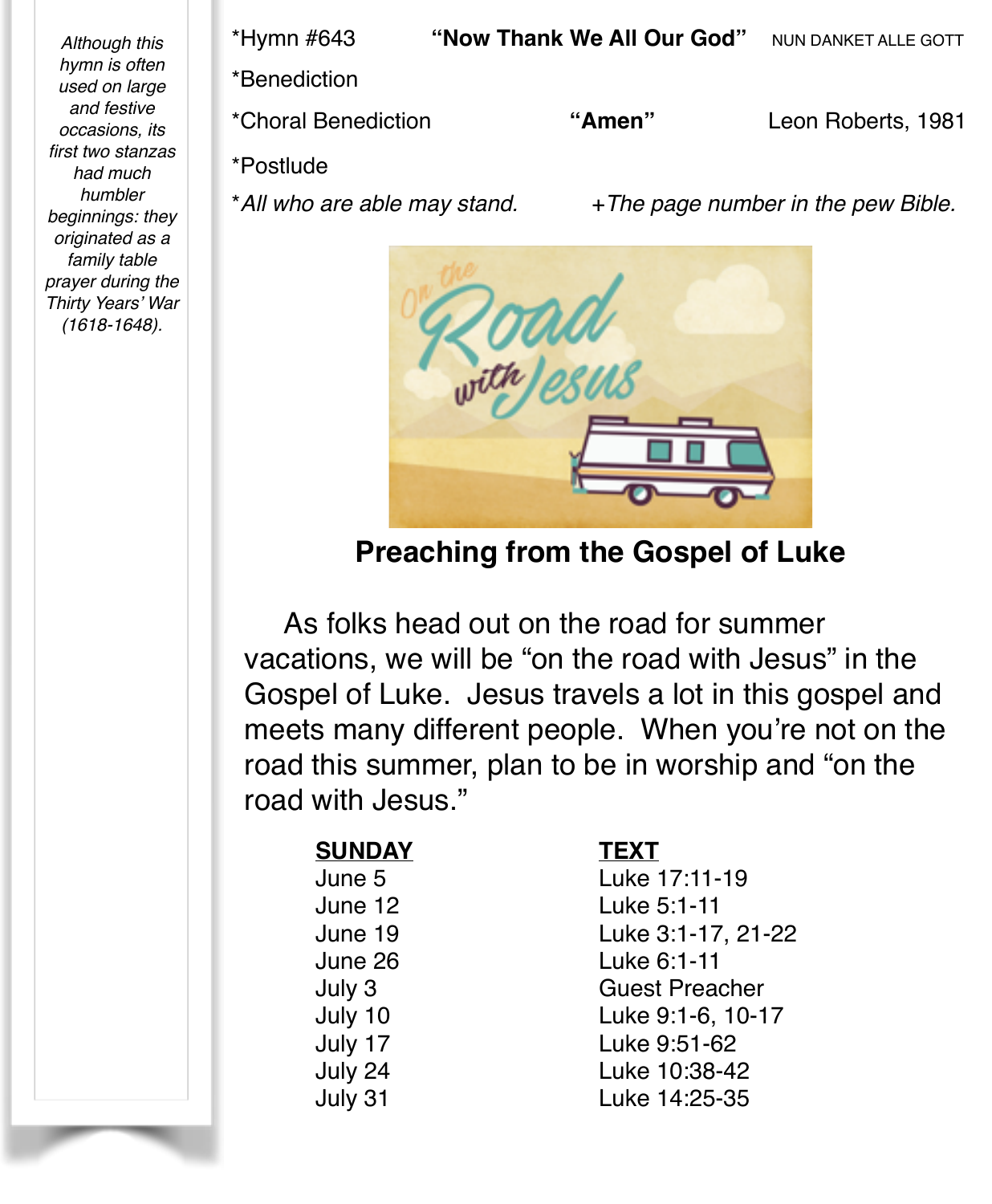# **WEEKLY CALENDAR**

| Sunday, June 5    | 9:40 am Opening Assembly                                                |
|-------------------|-------------------------------------------------------------------------|
|                   | 10:00 am Sunday School                                                  |
|                   | 11:00 am Worship/P.A.T.H. Offering                                      |
|                   | 7:00 pm Wallace-Rose Hill Baccalaureate Service, Fine                   |
|                   | <b>Arts Building</b>                                                    |
| Tuesday, June 7   | 6:30 am Coffee, Room 304                                                |
|                   | 7:00-7:30 am SonRise Worship, Room 304                                  |
| Wednesday, June 8 | 10:00 am Bible Study, Church Office Building                            |
|                   | Saturday, June 11 9:00 am -1:30 pm East Community Gathering, Windermere |
|                   | Presbyterian Church, Wilmington                                         |
|                   |                                                                         |

# **NOTES AND ANNOUNCEMENTS**

- **" Today** we receive our quarterly P.A.T.H. (Presbyterian Answer to Hunger) Offering. This offering supports the Hunger Program of the Presbytery of Coastal Carolina. Monies received fund feeding programs for children in Haiti and in the African county of Malawi. Funds also support food pantries in Presbyterian congregations throughout southeastern North Carolina, including our own Helping Hands Food Pantry.
- **Please join** the minister for a Bible study on Luke 5:1-11 on Wednesday, June 8 at 10:00 a.m. in the Church Office Building.
- **The East Community of the Presbytery of Coastal Carolina will hold its first gathering on** Saturday, June 11 at the Windermere Presbyterian Church in Wilmington. Elder George Francis and Rev. Philip Gladden will represent our congregation. Karla Casteen and Vera Coombs will provide music for worship. Several members of our congregation have helped with the planning of this event.
- " **Congratulations to** Blake and Liza Saunders on the birth of their daughter Juniper Blake Saunders, on May 31, 2016, at 11:54 pm. She weighed in at 7 lbs. 7 oz. Proud grandparents are Emily Saunders and Leon and Jewel Wells. Proud Great grandmother is Shirley Carlton.
- " **We offer** our Christian love and sympathy to the family of Avalee Bowman who died on May 27. Her memorial service will be in the sanctuary today at 2:00 p.m.

*Thank You… Dear Church Family, Thank you so much for the flowers, cards, phone calls, visits and especially the love and support you gave our family during the loss of our loved one. You will never know how much we appreciated and needed your generous acts of kindness and love. We will never forget the love and compassion you showed to our Mother. Thank you again.*

> In Christ's Name, **The family of Myree Bland**